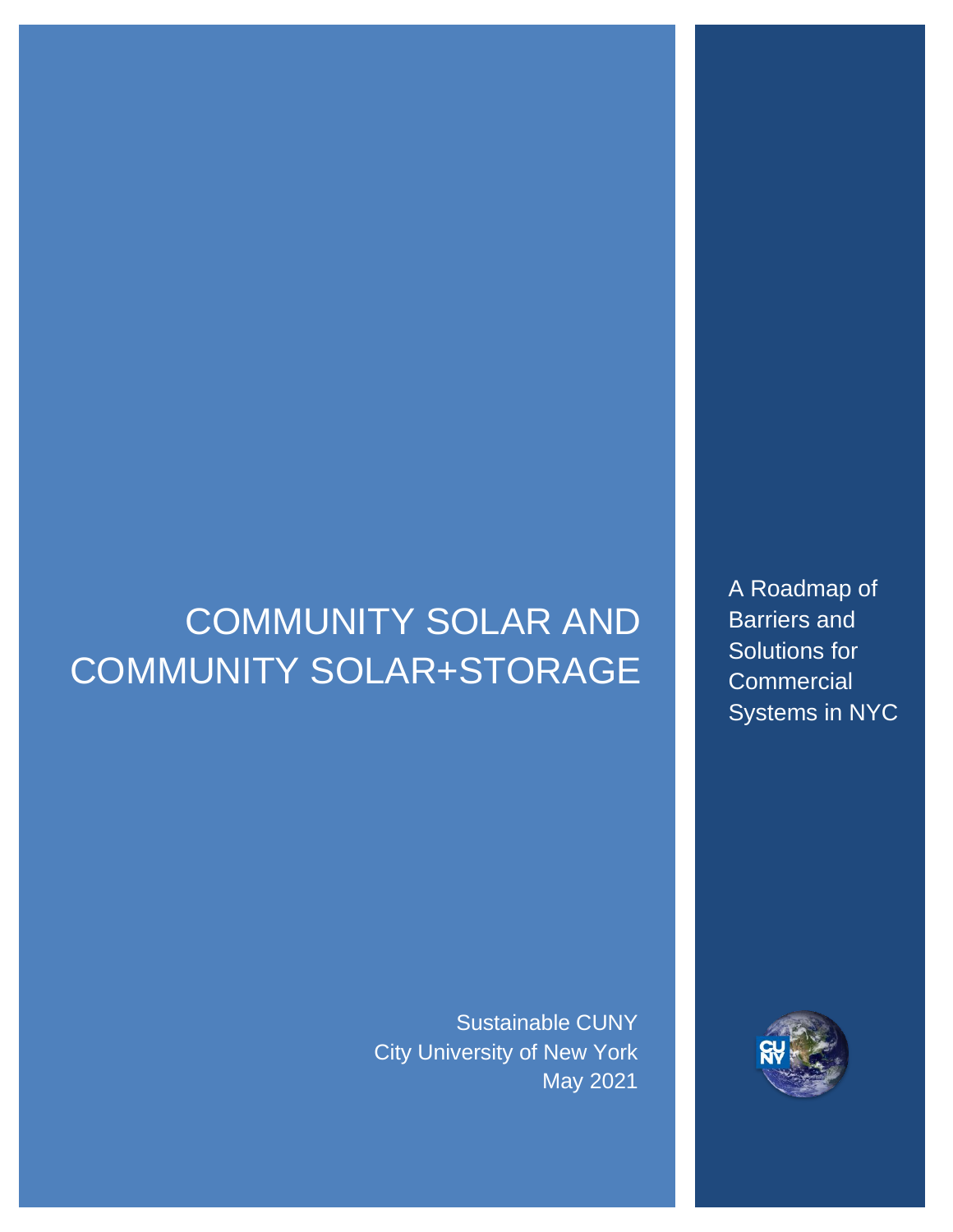## **Introduction**

Sustainable CUNY worked with decision makers and subject matter experts (SME's) to identify the barriers to and solutions for advancing commercial Community Solar (CS) and CS+Storage (CS+S) in urban areas. This roadmap captures the key challenges and solutions identified by New York City (NYC) stakeholders, including the Real Estate Board of New York (REBNY), through a collaborative process.

Solar, as well as storage, are among the fastest growing energy segments in the United States, with CS, also known as Community Distributed Generation (CDG), gaining popularity with those who may not own or have access to a viable roof. Urban areas like NYC, which have a large population of renters, are particularly well suited for CS projects where credits from the power produced by a large remote installation are offered on a subscription basis to residents or businesses in the community. However, CS and CS+S projects have stalled at the doorstep of many cities. Host site owners, particularly those with large rooftops, have been slow to commit to installing CS due to competing rooftop usage and programs, limited knowledge about incentives, lack of economic data, and a complicated implementation process.

## Table of Contents

| State of the Market                  | $\overline{2}$ |
|--------------------------------------|----------------|
| <b>New York State</b>                | 2              |
| New York City                        | 3              |
| <b>Sustainable CUNY</b>              | 4              |
| Acknowledgements                     | 4              |
| Process                              | 4              |
| Challenges & Key Findings            | 5              |
| I Policy & Regulatory                | 5              |
| II. Economics & Value Streams        | $\overline{7}$ |
| III. Liability & Risk Management     | 9              |
| IV. Outreach & Education             | 11             |
| <b>Findings and Solutions Charts</b> | 12             |
| Glossary of Acronyms                 | 20             |

*This work was authored by Sustainable CUNY under Subcontract No 2020-10343 as part of the Solar Energy Innovation Network, a collaborative research effort administered by the National Renewable Energy Laboratory under Contract No. DE-AC36-08GO28308 funded by the U.S. Department of Energy's (DOE) Office of Energy Efficiency and Renewable Energy Solar Energy Technologies Office. The views expressed herein do not necessarily represent the views of Alliance for Sustainable Energy, LLC, the DOE, or the U.S. Government.*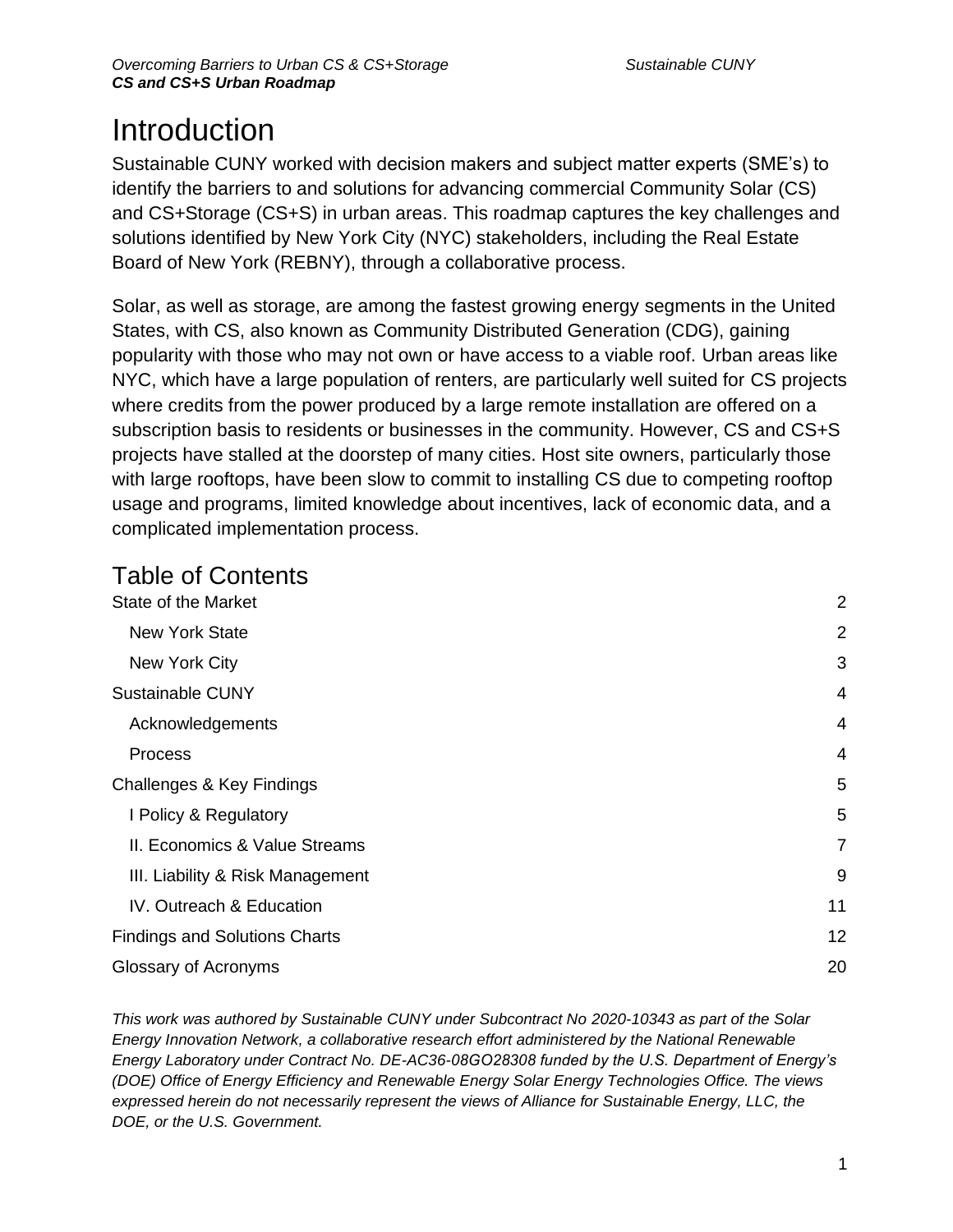## State of the Market

Solar installations have continued to grow exponentially over the last decade. However, the vast majority of the US population has been unable to enjoy the benefits of solar because their roofs are unsuitable for solar due to limited usable space, shading, other factors, or because they are renters who do not have control over the use of their building's roof. Community Solar (CS) was created so that utility customers who were not in a position to install solar on their own rooftop can share in a system on someone else's rooftop. As of 2021 Q1,19 states and the District of Columbia<sup>1</sup> have adopted policies that enable community solar with each state determining its own regulations and programs regarding compensation, incentives, and subscriber requirements.

## New York State

New York State (NYS) launched community solar in 2015 as part of its Shared Renewables Program, an initiative to help make clean, affordable energy accessible for all New Yorkers. The following are signature features of NYS CS:

- − System owners are compensated under the Value of Distributed Energy Resources (VDER), a mechanism approved by the Public Service Commission (PSC) in 2017 to more accurately reflect the 'value of distributed generation' to both the environment and the grid. A "value stack" of five different elements<sup>2</sup>, based largely on the time and location of the generation, determines the price per kilowatt-hour that subscribers receive from the local utility.
- − In addition to the compensation offered by VDER, CS systems may be eligible for financial incentives from the New York State Energy Research and Development Authority's (NYSERDA) NY-Sun program. NY-Sun offers a base incentive for CS, with adders available for systems installed on affordable housing or serving low-tomoderate income (LMI) subscribers.
- − Each CS system must have a minimum of 10 subscribers, although there is an exception for systems limited to serving the residents or tenants of the building on which it is installed. No single subscriber can account for more than 40% of the system's capacity.
- − Subscribers must be in the same utility zone as the CS system to which they subscribe. You can locate your utility zone on the [nysolarmap](https://nysolarmap.com/) by choosing 'NY Utility Service Territories' on the map layers.

<sup>1</sup> [SEIA](https://www.seia.org/initiatives/community-solar)

<sup>2</sup> [NYS Value of Distributed Energy Resources](https://www.nyserda.ny.gov/All%20Programs/Programs/NY%20Sun/Contractors/Value%20of%20Distributed%20Energy%20Resources)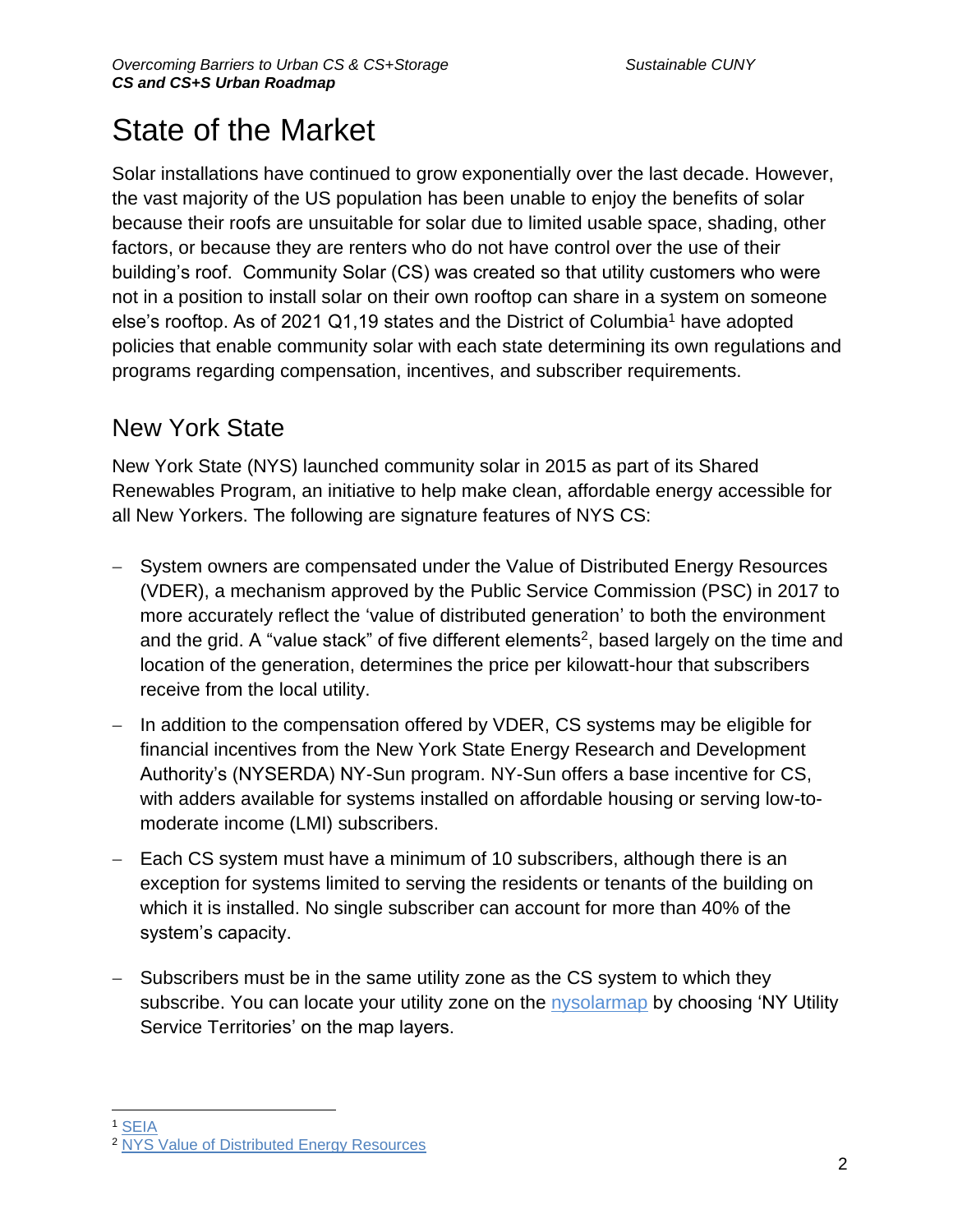## New York City

New York City has more than one million rooftops<sup>3</sup> and two-thirds of its eight million residents are renters<sup>4</sup> -- a seemingly ideal scenario for CS.

Currently the compensation formula for CS in NYC includes:

- − the Community Credit in [Con Edison's service territory](https://www.coned.com/en/business-partners/service-territories) at 12 cents/kWh
- − the availability of adders to further incentivize systems built on affordable housing and/or serving LMI subscribers
- − a significant Property Tax Abatement for host sites

Despite the compensation and incentives, a plethora of potential host sites and no shortage of potential subscribers, CS development in the city has thus far failed to live up to expectations.

As of 3/1/2021, there was 10.6 MW of CS in NYC. This represented only 1.9% percent of the statewide CS installed capacity of 548 MW $5$ , even though NYC accounts for nearly half of NYS's population.



#### *Figure 1- Growth in NYC Solar Market*

<sup>3</sup> [NYC Department of Buildings](https://www1.nyc.gov/site/buildings/about/about.page)

<sup>4</sup> [US Census, NYC](https://www.census.gov/quickfacts/fact/table/newyorkcitynewyork/HSG860219)

<sup>5</sup> [NYSEIA: Realizing the Potential for Community Solar in NYS April 2021](https://49da7a77-7db8-45c2-8f29-58137f5c5afe.filesusr.com/ugd/a89dc9_a7fcad7b13754822b2652a965d6adaae.pdf)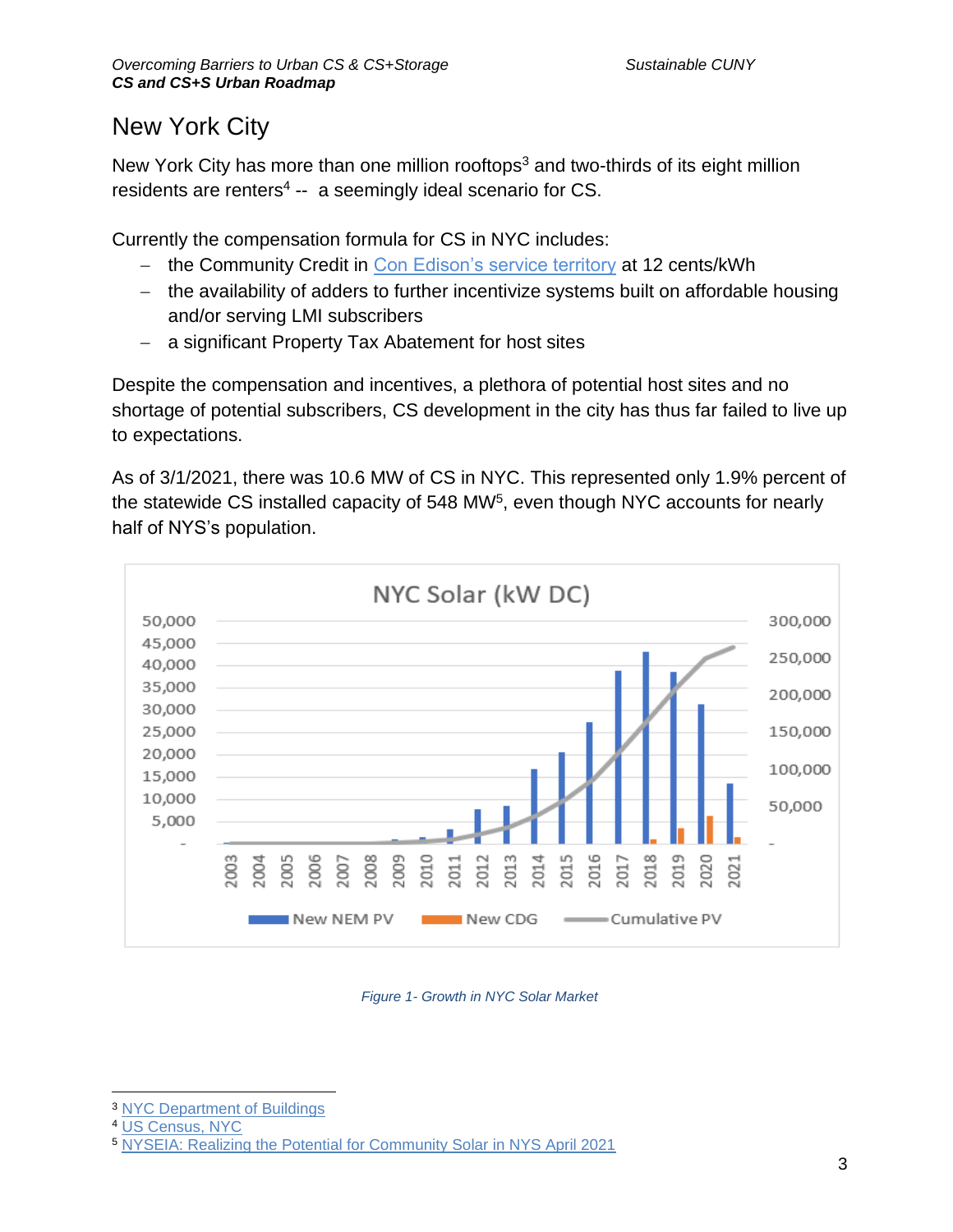## Sustainable CUNY

As a trusted public entity, Sustainable CUNY of the City University of New York established a partnership with the Mayor's Office of NYC in 2006 to address the barriers to solar grid integration. This collaborative effort was expanded to include energy storage systems (ESS) in 2013 and has been formalized as th[e](http://smartdghub.com/) [Smart DG Hub.](http://smartdghub.com/) Today, the Smart DG Hub's dedicated and knowledgeable Ombudsmen provide support to the solar and storage industries as well as NYC agency staff who are tasked with creating new solar and energy storage regulatory structures. The Smart DG Hub platform has played a key role in supporting the growth of solar in NYC and is positioned to help facilitate a similar growth trajectory for ESS. Participation in the [Solar Energy Innovation Network](https://www.nrel.gov/solar/solar-energy-innovation-network.html) (SEIN) offered Sustainable CUNY the opportunity to examine the reasons behind the relative lack of activity in CS development, identify the barriers that are preventing more robust deployment of CS and CS+Storage on commercial buildings, and find solutions for overcoming those barriers.

## Acknowledgements

The Smart DG Hub partnered with a team of Subject Matter Experts (SMEs) from highly respected organizations, including Con Edison, the New York Power Authority (NYPA), the Electric Power Research Institute (EPRI), Underwriters Laboratories (UL), and the Real Estate Board of New York (REBNY) to analyze the CS and CS+S markets. Additional technical support was provided by the SEIN team, including the National Renewable Energy Laboratory (NREL), the Lawrence Berkeley National Laboratory (LBNL), and the Rocky Mountain Institute (RMI).

## **Process**

The Smart DG Hub convened multiple workshops with REBNY to catalog the real and perceived barriers to CS and CS+Storage deployment. The Hub successfully utilized a unique interactive fast paced process to capture detailed responses from timeconstrained executives. Participants were representative of the decision makers that can advance CS and CS+Storage: commercial, residential, and institutional property owners; builders and managers; as well as banks, financial service companies, attorneys, architects, and contractors. Identified barriers fell into four key challenge areas:

- **I. Policy & Regulatory**
- **II. Economics & Value Streams**
- **III. Liability & Risk Management**
- **IV. Education & Outreach**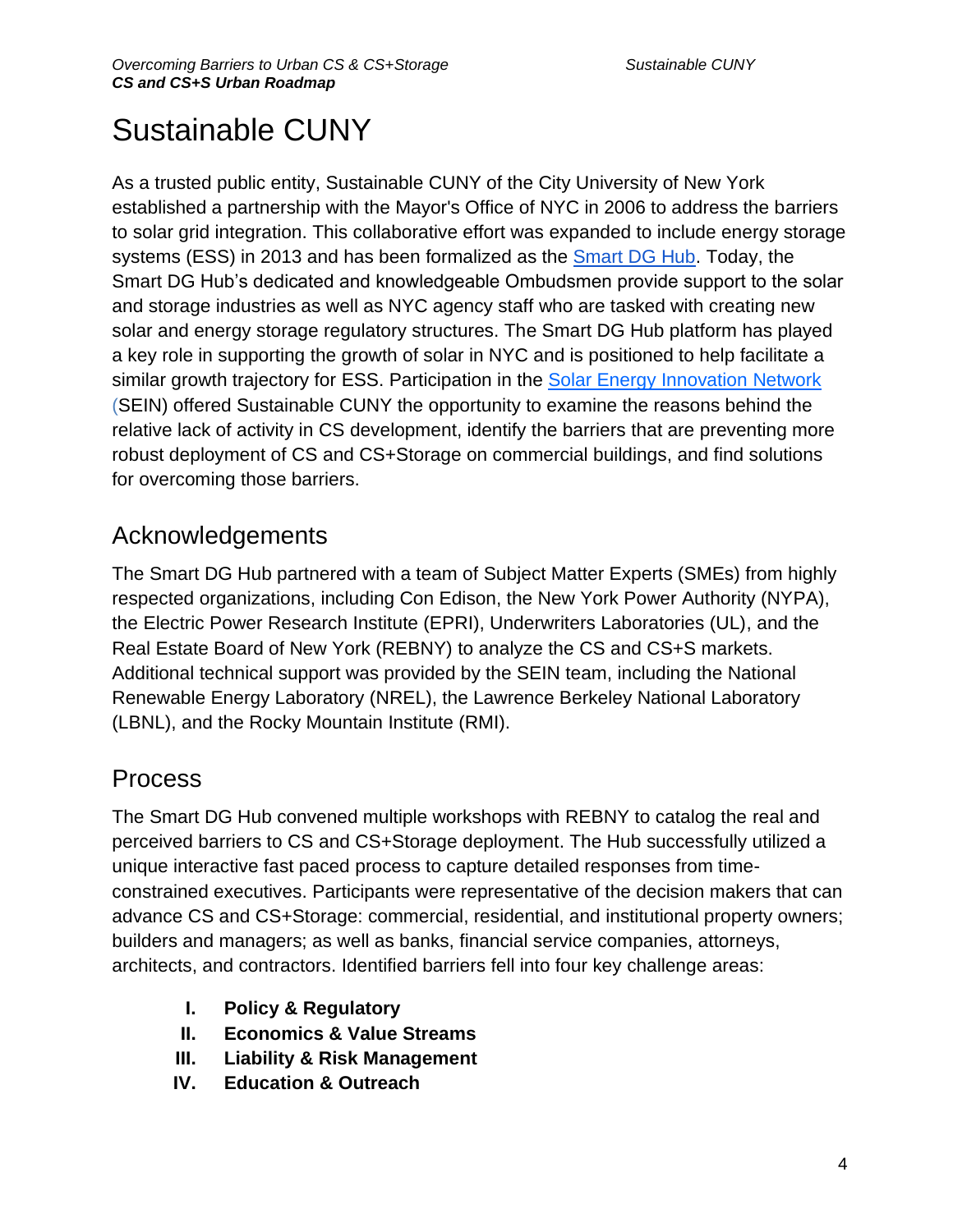Working with the SME's, the team developed proposed solutions for NYC and noted replicable paths for other urban areas. What follows are overviews of each key challenge area, along with their top five high impact challenges and associated solutions that, when addressed by the suggested integral partners together with the Smart DG Hub, can help advance CS and CS+Storage in NYC.

## Challenges & Key Findings

## I. Policy & Regulatory

## *Challenge Area Overview*

The policy and regulatory landscape has significant impacts on the deployment of CS and CS+S in both NYC and New York State (NYS). As authorized in a July 2015 Order of the NYS Public Service Commission [\(Case 15-E-0082\)](http://documents.dps.ny.gov/public/Common/ViewDoc.aspx?DocRefId=%7B76520435-25ED-4B84-8477-6433CE88DA86%7D) for implementation the following year, CS is intended "to open opportunities for participation in solar and other forms of clean distributed generation to utility customers that would not otherwise be able to access that generation directly." The Order creates the regulatory framework to allow utility customers who are not in a position to install solar on their own rooftop to share in a system on another's property within the same utility zone. In tandem, NYSERDA's NY-Sun incentive program has developed innovative incentive adders to support the deployment of projects that help meet certain state goals, like LMI participation or brownfield projects.

Notably, the deployment of CS and CS+S helps support NYS and NYC climate goals established through two key pieces of legislation passed in 2019, the [Climate Leadership](https://climate.ny.gov/)  [and Community Protection Act \(CLCPA\) a](https://climate.ny.gov/)nd [Climate Mobilization Act \(CMA\),](https://council.nyc.gov/data/green/) respectively. As part of the CMA, CS and CS+S are potentially attractive compliance options for NYC Local Law 97 (LL97) of 2019, which requires building owners to inventory, track, and reduce their carbon impact based on a set of guidelines with increasingly aggressive targets over time.

NYC's dense urban landscape presents unique challenges for permitting CS and CS+S systems. Sustainable CUNY's continued work through its Smart DG Hub, including the development of permitting guides and ongoing technical assistance, has largely reduced permitting barriers for traditional solar and CS projects in NYC. The Smart DG Hub recognizes the need to further clarify the processes and procedures required to permit a storage installation in NYC and continues to develop guidance as the process is established.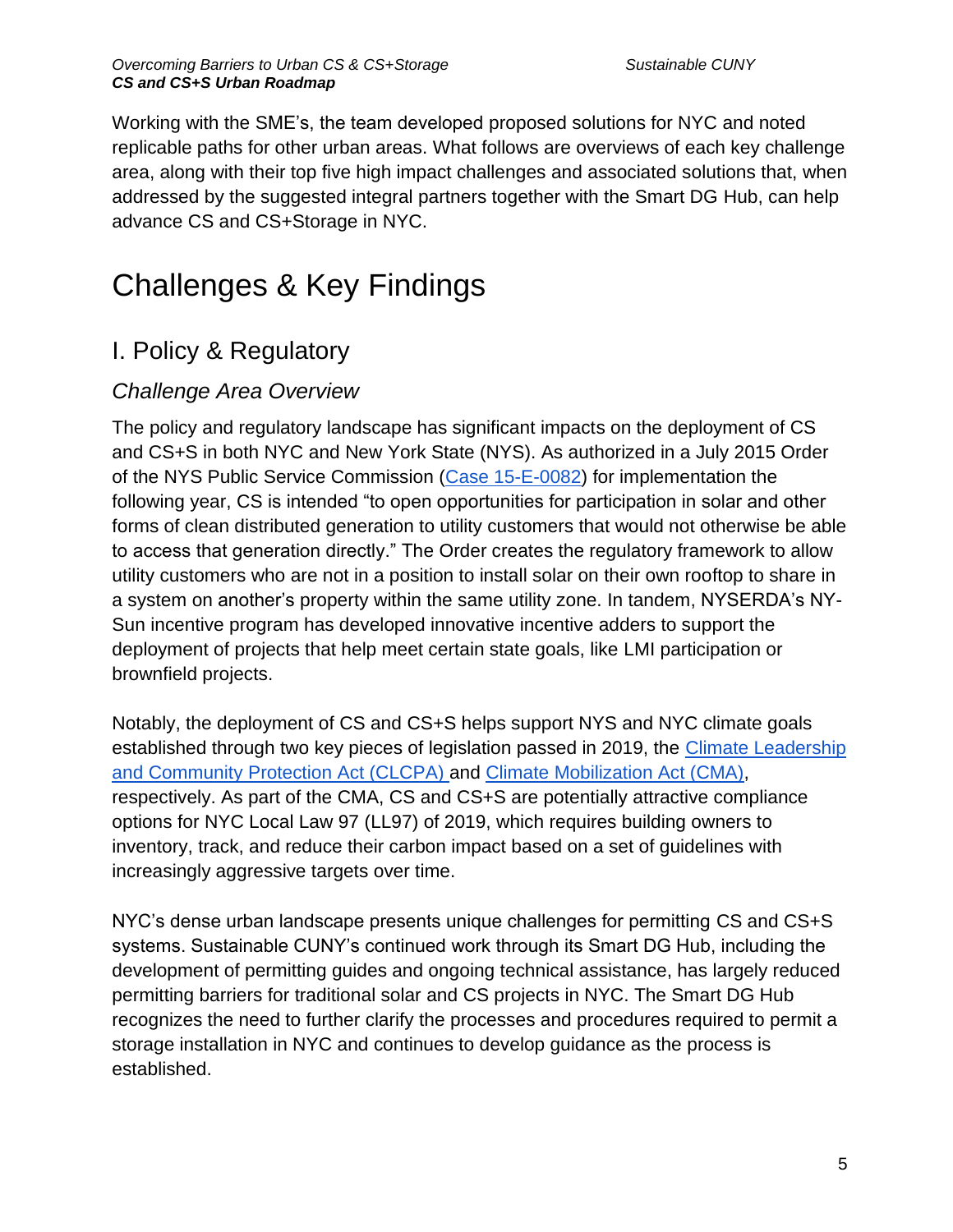| <b>Policy &amp; Regulatory Key Challenges</b>                                                    | <b>Integral Partners *</b> |
|--------------------------------------------------------------------------------------------------|----------------------------|
| Long-term and reliable city and state climate policies                                           | NYC & NYS Government       |
| Stable and reliable incentive programs                                                           | NYSERDA, NYS PSC           |
| A streamlined permitting process to enable adding storage to<br>CS projects                      | FDNY, NYC DOB, NYC<br>DCP. |
| Technical and policy solutions that allow CS & CS+S to provide<br>host site resiliency           | <b>NYS PSC</b>             |
| Allowing Solar+Storage to satisfy code requirements for<br><b>Emergency Power backup systems</b> | NYC DOB                    |

*\*See Glossary Below*

## **Key Findings**

Current legislative and regulatory policies shape the configurations and deployment of CS and CS+S in NYC. Building stakeholders highlighted the need for clear, consistent, and predictable guidelines to enforce climate regulations, such as the greenhouse gas (GHG) emissions caps and compliance options under NYC Local Law 97. There is concern that compliance with these policies takes considerable financial and planning resources and could be further altered by subsequent legislation or administrations. Significantly, stakeholders identified the desire to explore ways to utilize storage, paired with a CS system, for host site resiliency and to meet [NYC Emergency Backup Power](https://www1.nyc.gov/site/buildings/industry/project-requirements-design-professional-emergency-backup.page)  [requirements.](https://www1.nyc.gov/site/buildings/industry/project-requirements-design-professional-emergency-backup.page) Stakeholders indicated that clear siting and permitting guidelines are required to increase installation of energy storage in NYC. Increasing certainty in permitting and siting requirements is anticipated to reduce soft costs associated with installing storage systems in NYC, which should enable the deployment of more standalone storage and CS+S, consistent with established NYC and NYS storage goals.

**Link To Detailed Policy & Regulatory Solutions**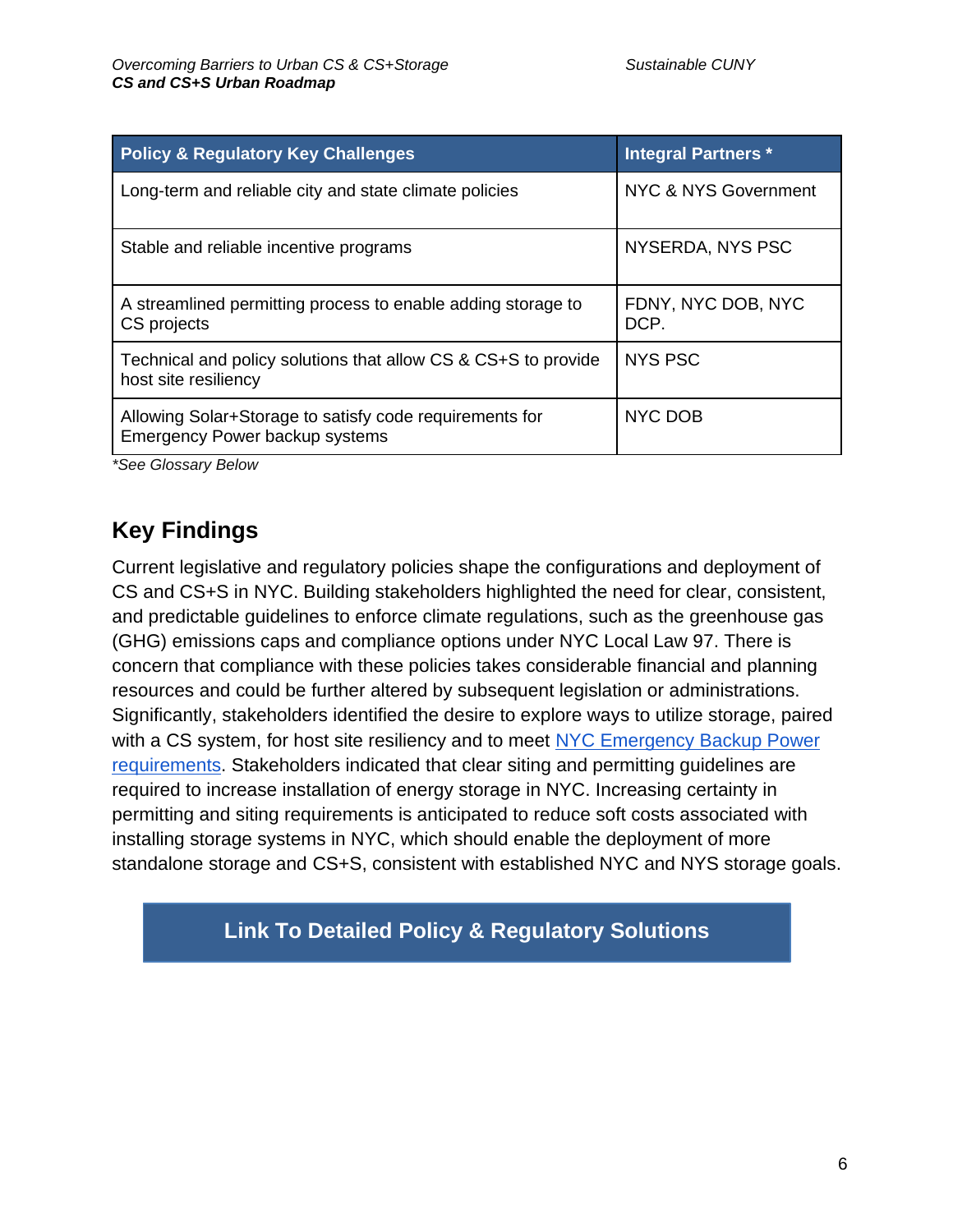## II. Economics & Value Streams

### *Challenge Area Overview*

In Commercial Real Estate, like most businesses, decisions are generally based on the financial bottom line. CS projects have a multitude of revenue streams to evaluate and can be tricky to analyze. The Smart DG Hub [Evaluating Distributed Generation](https://nysolarmap.com/resources/community-solar/)  [Economics \(EDGE\)](https://nysolarmap.com/resources/community-solar/) modeling tool developed in partnership with the SEIN team and adapted work by Elevate, helps building owners determine the financial aspects of the various use cases for CS. Digging deeper requires an understanding of available incentives, billing structures for CS hosts and subscribers, and operating costs associated with building and operating the system, and the subscriber acquisition and management process.

In NYC, CS systems are compensated under the NYS [Value of Distributed Energy](https://www.nyserda.ny.gov/All%20Programs/Programs/NY%20Sun/Contractors/Value%20of%20Distributed%20Energy%20Resources)  [Resources](https://www.nyserda.ny.gov/All%20Programs/Programs/NY%20Sun/Contractors/Value%20of%20Distributed%20Energy%20Resources) (VDER), a mechanism approved by the PSC in 2017 to more accurately reflect the value of distributed generation to both the environment and the grid. A "value stack" of five different elements, based largely on the time and location of the generation, determines the value the subscriber receives from the local utility. The value of the generated solar power is calculated, and the value is calculated as a dollar amount that is distributed to the subscribers of the system. The amount that each subscriber is credited each month is determined by the amount of energy produced by the system during that month, which varies throughout the year depending on weather conditions, multiplied by the VDER value. CS installations in NYC currently qualify for the [Community Credit as part of VDER.](https://www.nyserda.ny.gov/All-Programs/Programs/NY-Sun/Contractors/Value-of-Distributed-Energy-Resources) Adding storage to a CS installation has the potential to further increase the value of the power generated. The subscribers see a credit on their bill and the system owner is paid a percentage of that amount. Subscribers are currently responsible for paying the system owner directly, however, once implemented, Consolidated Billing will result in the subscribers receiving a single bill.

Developing and communicating a transparent, clear business model is critical to empowering customers so they can make informed financial decisions. The most common approach to CS in NYC is where the subscriber is credited with a portion of the power generated, rather than owning a share of the project itself. Although other options are available, this document focuses on this subscription model.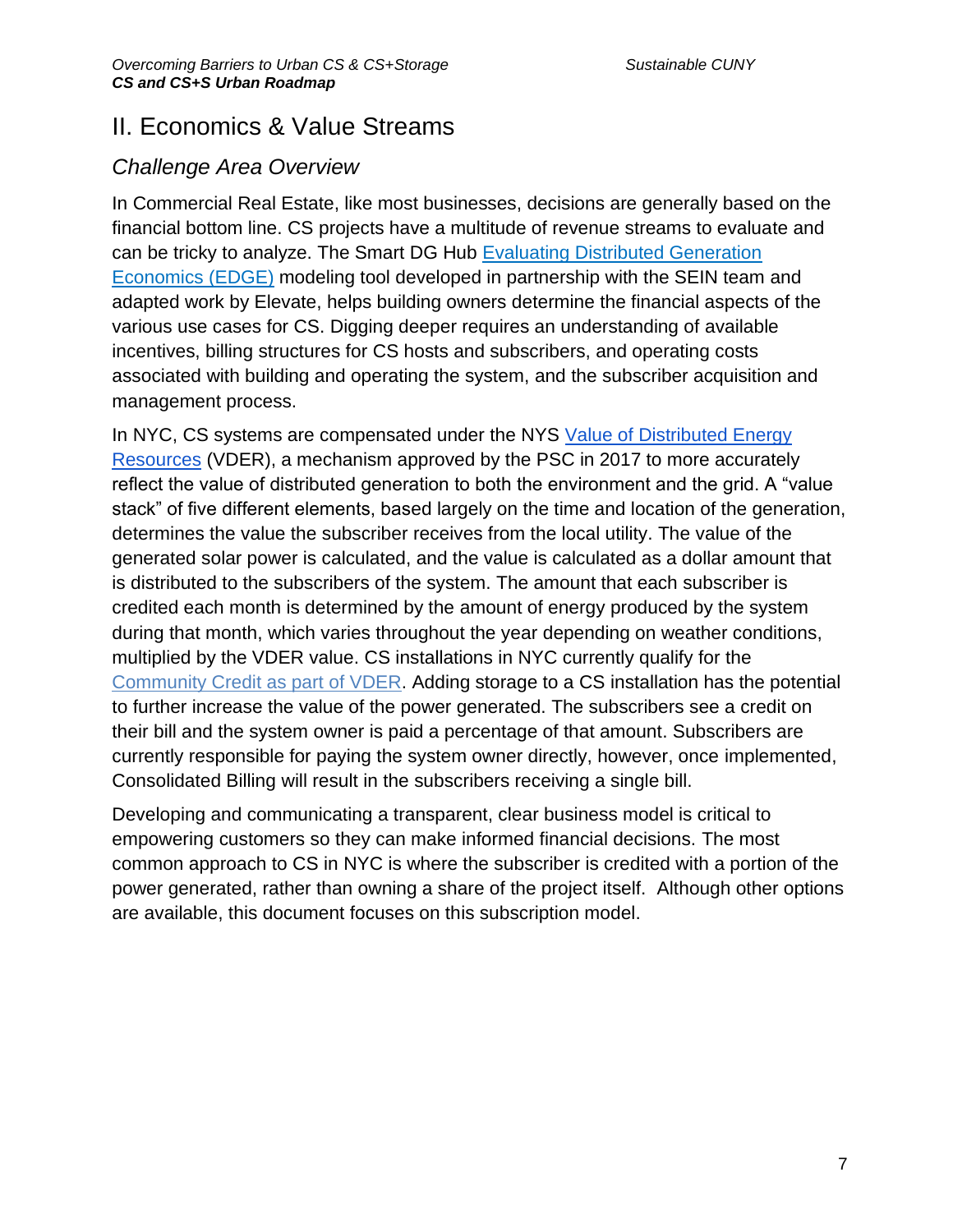| <b>Economics &amp; Value Streams Key Challenges</b>                                                                 | <b>Integral Partners</b>                                    |
|---------------------------------------------------------------------------------------------------------------------|-------------------------------------------------------------|
| Complexity of revenue streams                                                                                       | <b>Building Owners &amp; Real</b><br><b>Estate Industry</b> |
| Stable and reliable incentives for the lifetime of the system                                                       | <b>NYSERDA &amp; Utility</b>                                |
| Easier eligibility process for LMI subscribers to support meeting<br>requirements for NYSERDA's LMI adder           | NYSERDA, Utility, PSC,<br>Industry                          |
| An alternative incentive for buildings that do not qualify for the<br>NYC Property Tax Abatement (PTA)              | NYC, NYS                                                    |
| Transparent and simplified CS utility billing for subscribers and<br>owners to verify economic modeling projections | Industry & Utility                                          |

## **Key Findings**

The current program for CS in NYS requires a subscriber to handle two bills: one from the utility on which the subscriber sees credits for the solar power generated and the remainder of their utility bill; and a separate bill from the project owner/operator for the subscriber's portion of the CS subscription. This creates a burdensome complication and a lack of transparency in the process as the time period for both bills may not match, making it hard to convert the CS-generated kWh into dollars for that period. In addition, some of the value stack components are locked in for 5 or 10 years—shorter than the project and equipment lifetimes. As a result, it is challenging for owners/developers to predict the eventual operating income of the project. Predictability is a key driver of bankability, which is, in turn, crucial for  $3<sup>rd</sup>$  party financing entities to be willing to participate in financing CS projects.

Some buildings are not eligible for the NYC PTA because the owners either do not pay property taxes (such as churches and other non-profits) or they may have already taken a different type of tax abatement, which excludes them from the Solar PTA.

The process of verifying eligibility for LMI subscribers can be difficult for the subscription managers, increasing the overhead cost to manage each participant.

## **Link to Detailed Economic & Value Streams Solutions**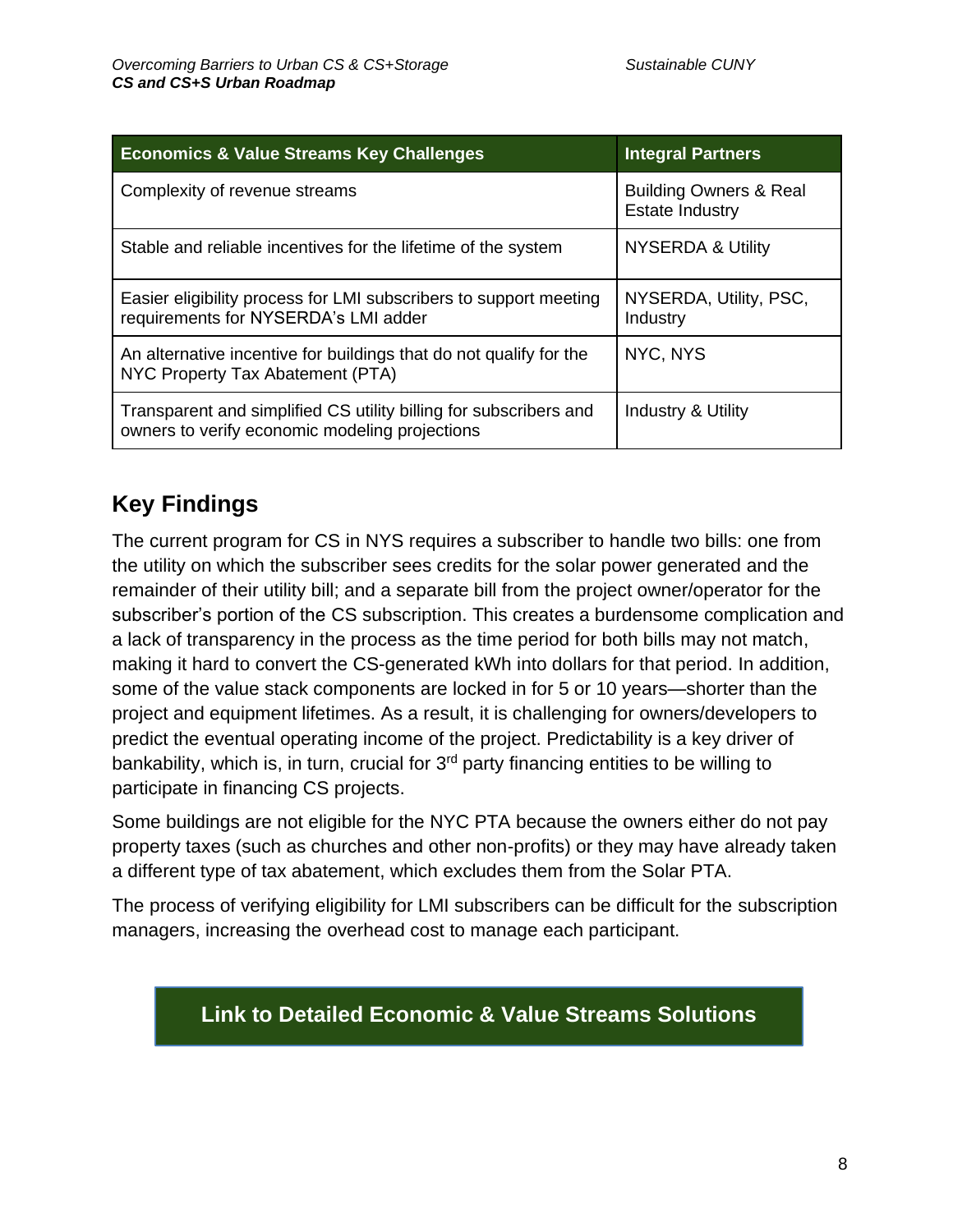## III. Liability & Risk Management

### *Challenge Area Overview*

Although building owners are primarily focused on the financial implications of any decisions they make regarding their properties, they are also concerned about other potential risks that may be inherent in those decisions. Discussions with building owners, managers, and attorneys revealed a number of liability and risk management issues that pose possible barriers to the acceptance of a rooftop CS system; issues that are magnified when energy storage is coupled with that system.

Liability and Risk Management cannot be completely divorced from economics since every risk carries its own financial consequences. In fact, each of the identified liability and risk management challenges identified by the REBNY working group has the potential to have significant economic impact on the integral partners involved, if the outcome is not favorable. The issue at hand is finding solutions that can help mitigate risk and liability and translating them into economic terms. In doing so, the balance of risk and reward can be made clearer to landlords considering the role of site host.

| <b>Liability &amp; Risk Management Key Challenges</b> | <b>Integral Partners</b>                    |
|-------------------------------------------------------|---------------------------------------------|
| Length of lease agreement                             | Site Host, Developer                        |
| Roof access to equipment for O&M                      | Site Host, Developer                        |
| Insurance implications                                | Site Host, Developer,<br>Insurance Industry |
| Long-term financial stability of system owner         | NYSERDA, NYS PSC,<br>Industry               |
| Equipment security concerns                           | Site Host, Developer                        |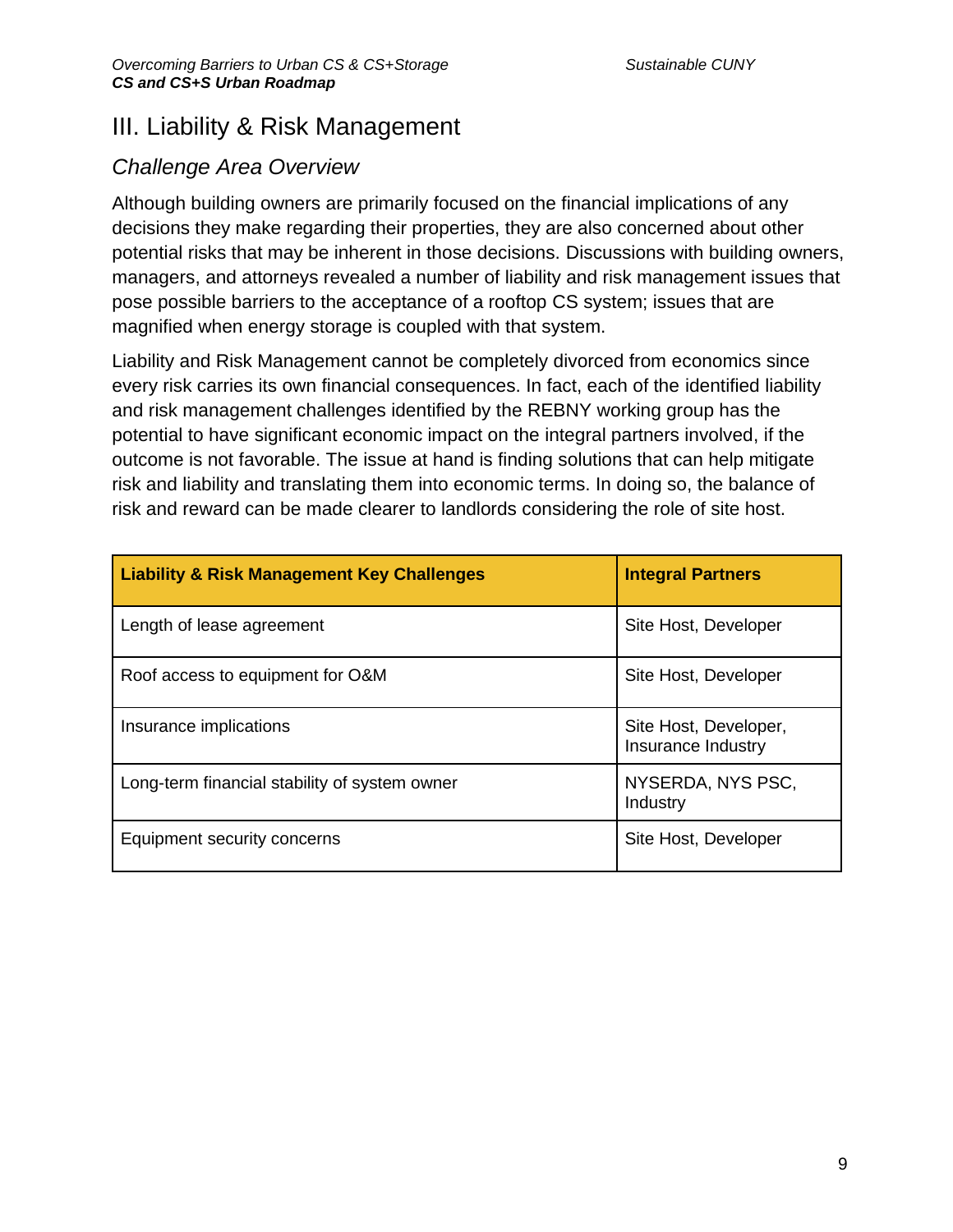## **Key Findings**

The Liability and Risk Management issues identified by the working group can be divided into three distinct categories: Security; Insurance Implications; and Long-term Agreements.

The first category deals with the security of the building and its tenants. Landlords expressed concern over the possibility that the visible presence of high-value equipment on the rooftops of their buildings could make them an attractive target for theft. Unwanted visitors may also pose a liability risk if they are injured while on the property. Security comes into play even with authorized visitors, like those who maintain or repair the CS system. Lease agreements must allow reasonable access to the system for workers performing both scheduled maintenance and emergency repairs, while respecting the security and privacy of the building and its tenants.

The second category involves landlords' uncertainty as to how adding CS or CS+S might impact their insurance policies and premiums. There does not appear to be a standardized insurance industry approach for treating solar and storage equipment. Consequently, building owners are concerned as to how these installations may affect their coverage and/or increase their premiums.

The third category involves a different kind of risk—one inherent in being party to any type of long-term agreement. Some landlords are hesitant to enter into a 25-year commitment because of concerns that the length of the contract will prevent them from converting their building to a more lucrative use if it is re-zoned. Landlords also worry about the long-term financial viability of the system owners they are contracting with and seek protection from the possibility of financial or other defaults by those owners.

### **Link to Detailed Liability & Risk Management Solutions**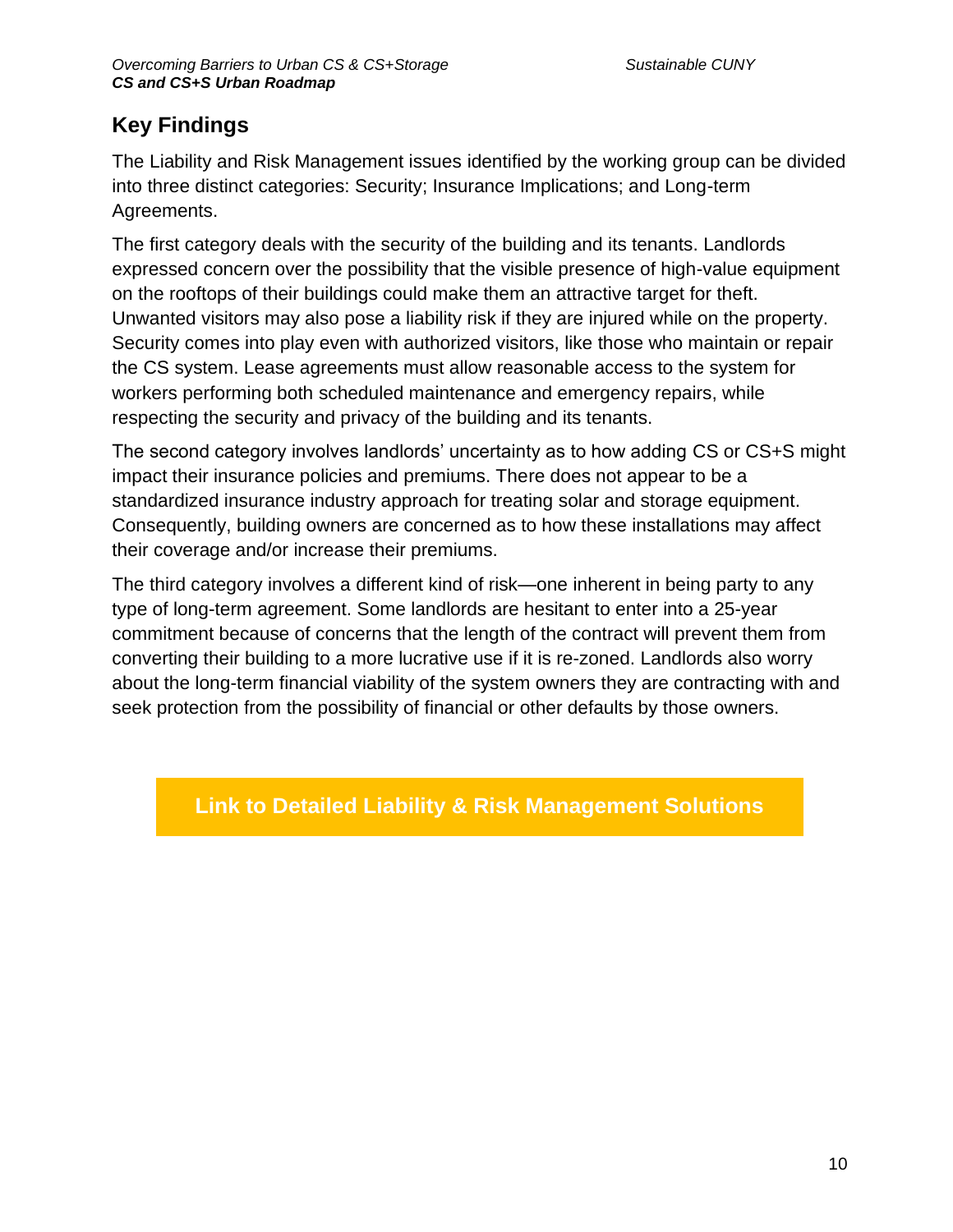## IV. Outreach & Education

### *Challenge Area Overview*

CS and CS+S are fairly recent market innovations with novel business structures. As such, building owners have a low baseline understanding of CS and CS+S—what they are, how they differ from traditional (e.g., behind-the-meter, net-metered) solar and solar+storage installations, and what benefits and capabilities they can and cannot provide. Furthermore, building owners have a high bar when it comes to information sources they deem trustworthy. They are inundated with marketing pitches and have significant concerns about their veracity and potential bias. Finally, because building owners have dozens of day-to-day concerns surrounding property ownership and operation, energy management does not always stand out. These factors highlight a need for targeted and focused education and outreach that is based on real-world CS and CS+S projects, and provides accurate, unvarnished information and data.

| <b>Outreach &amp; Education Key Challenges</b>                        | <b>Integral Partners</b>                                                        |
|-----------------------------------------------------------------------|---------------------------------------------------------------------------------|
| <b>Targeted Education:</b><br>1) Policy/Compliance<br>2) CS Use Cases | Real Estate Industry &<br>Affiliates, Non-profit<br><b>Educational Entities</b> |
| Peer-to-peer communication and case studies                           | Real Estate Industry &<br><b>Affiliates</b>                                     |
| Raising the priority level of energy issues for building owners       | Real Estate Industry &<br>Affiliates, NYC & NYS<br>Government                   |

## **Key Findings**

Focused educational effort(s) will be a critical part of growing the CS and CS+S markets. Educational materials must be carefully considered, as trustworthiness of information is seen as key, with building owners citing peer-based sources as the most trustworthy and unbiased. Energy issues may not be a high priority for many building owners but should be included as part of educational efforts and presented in contexts that can help raise the profile of energy issues as these relate to other important aspects of owning and operating a building (e.g., compliance with other mandates, tenant relations, and marketing appeal).

## **Link to Detailed Outreach & Education Solutions**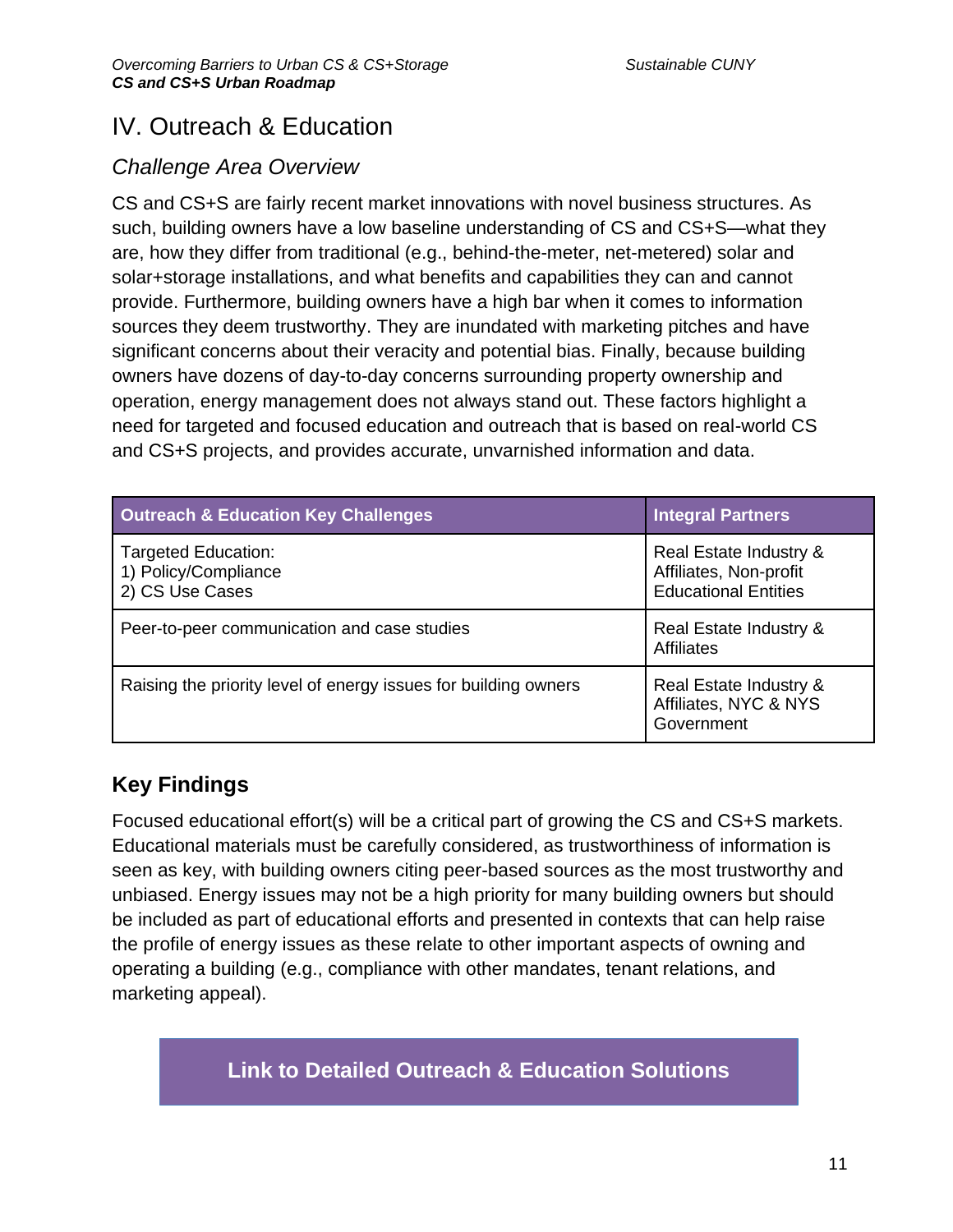## Findings and Solutions Charts

## **Solutions: I. Policy & Regulatory**

### **CHALLENGE: Long-Term and Reliable State & City Climate Policies**

**Background:** Passed in 2019 as part of NYC's Climate Mobilization Act, Local Law 97 requires building owners to inventory, track, and reduce their GHG emissions based on a set of guidelines with increasingly aggressive targets over time. Compliance mechanisms are still somewhat unclear and have not been sufficiently spelled out for building owners to confidently invest in decarbonization strategies. **CS+S specific note**: The permitting and technology landscape is changing quickly which may make more projects viable in the future.

**Solution:** Provide clearer guidance from relevant agencies regarding opportunities and benefits. Owners need education on the value and benefits of CS investments. Policies should be structured over long-term timelines and the paths for compliance should be outlined in ways that allow for building owners to assess and follow through on compliance approaches. CS could be an attractive compliance mechanism if it is allowable and well understood. Even though NYSERDA-supported projects do not retain Renewable Energy Credit (REC) ownership, this should not impact their ability to address Local Law 97 compliance. State policy and NYC mandates could be aligned and open more pathways for REC ownership under CS to address compliance.

### **CHALLENGE: Stable and Reliable Incentive Programs**

**Background:** Solar incentive programs, like NYSERDA's NY-Sun incentive program, are often designed to slowly decrease over time. It can be hard to predict how quickly an incentive budget will be consumed. This can create boom and bust cycles in the market rather than a sustainable marketplace. This instability of incentive availability could impact decision-making regarding CS and CS+S installations that may have a lengthy development timeline.

**Solution:** Create longer-term incentive structures, especially for energy storage projects. For example, NYSERDA's NY-Sun MW Block incentive structure allows for a degree of predictability as developers can anticipate changing incentive levels and know what the next compensation level is. Most of NYSERDA's incentives for storage projects do not currently have the same gradual step-down structure—incentive pools are unavailable once fully committed. Periodic assessments of incentive programs should be part of the process so that adjustments can be made to ensure the success of the program. In addition, maintaining the Community Credit for CS projects would ensure projects' economic viability and greater deployment of in-City clean energy generation, further supporting the climate goals of NYC and NYS .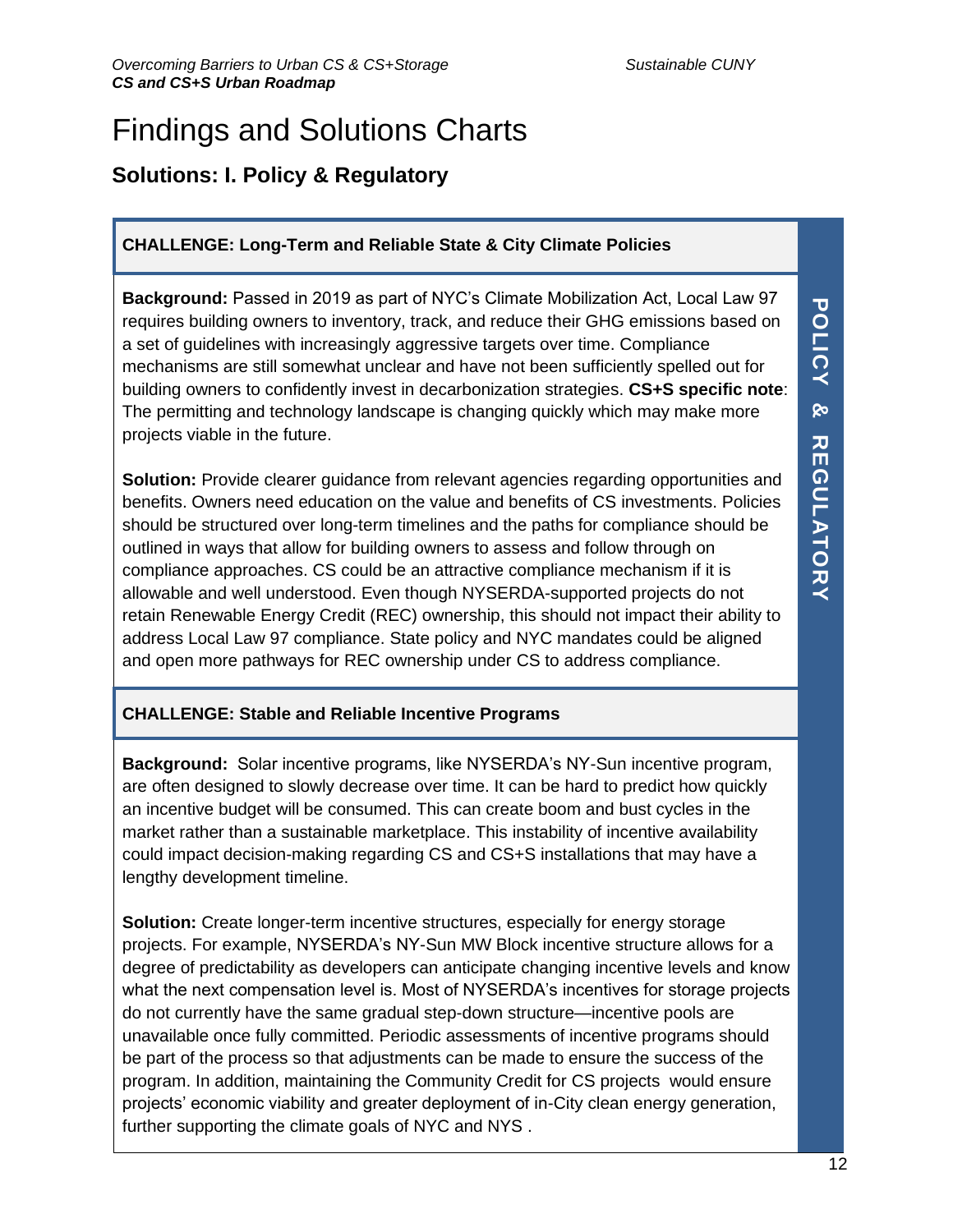### **CHALLENGE: A Streamlined Permitting Process to Enable Adding Storage to CS Projects**

**Background:** Initial permitting guidelines for ESS have been based on highly sitespecific review which is more costly, uncertain, and time-intensive than a more standardized process based on prescriptive requirements.

**Solution:** Continuation of work by Sustainable CUNY's Smart DG Hub such as efforts under NYSERDA's Reducing Energy Storage Soft Costs initiative. FDNY and NYC Department of Buildings (DOB) are in the process of updating the fire and building codes to establish more standardized installation requirements for ESS. Additionally, market developments "upstream", including wider availability of large-scale burn testing, are helping to facilitate more scalable and replicable deployments which will reduce the site-specificity of ESS project approvals.

#### **CHALLENGE: Development of Technical and Policy Solutions that Allow CS and CS+S to Provide Host Site Resiliency**

**Background:** Although storage offers the potential to provide both grid- and site-level resiliency support, current interconnection policy requires CS/CS+S projects to be metered separately from the building and its loads (i.e., "front of the meter"), thus preventing the battery from providing site-level resiliency.

**Solution:** Further investigate the technological and policy factors impacting the feasibility of installing CS+S systems to provide for islanding mode. This would allow for buildings to operate during a blackout, essentially making the building a small microgrid. There is also a key educational component - storage has numerous potential benefits and value streams. Access to site-level resiliency is an additional attractive component for some building owners but may not be necessary to ensure project viability.

#### **CHALLENGE: Allowing Solar+Storage to Satisfy Code Requirements for Emergency Power Backup Systems**

**Background:** NYC building code requires certain building types to have standby power, supplied by gas or diesel generators. Battery systems are currently limited to supplying a small component of emergency power. Allowing solar+storage, including CS+S, as emergency power backup within the code would increase opportunities for these systems as either a replacement or augmentation to existing generators.

**Solution:** Update the building and fire codes to allow solar+storage to be utilized in addition to fossil fuel generators to satisfy Emergency & Standby Power Requirements.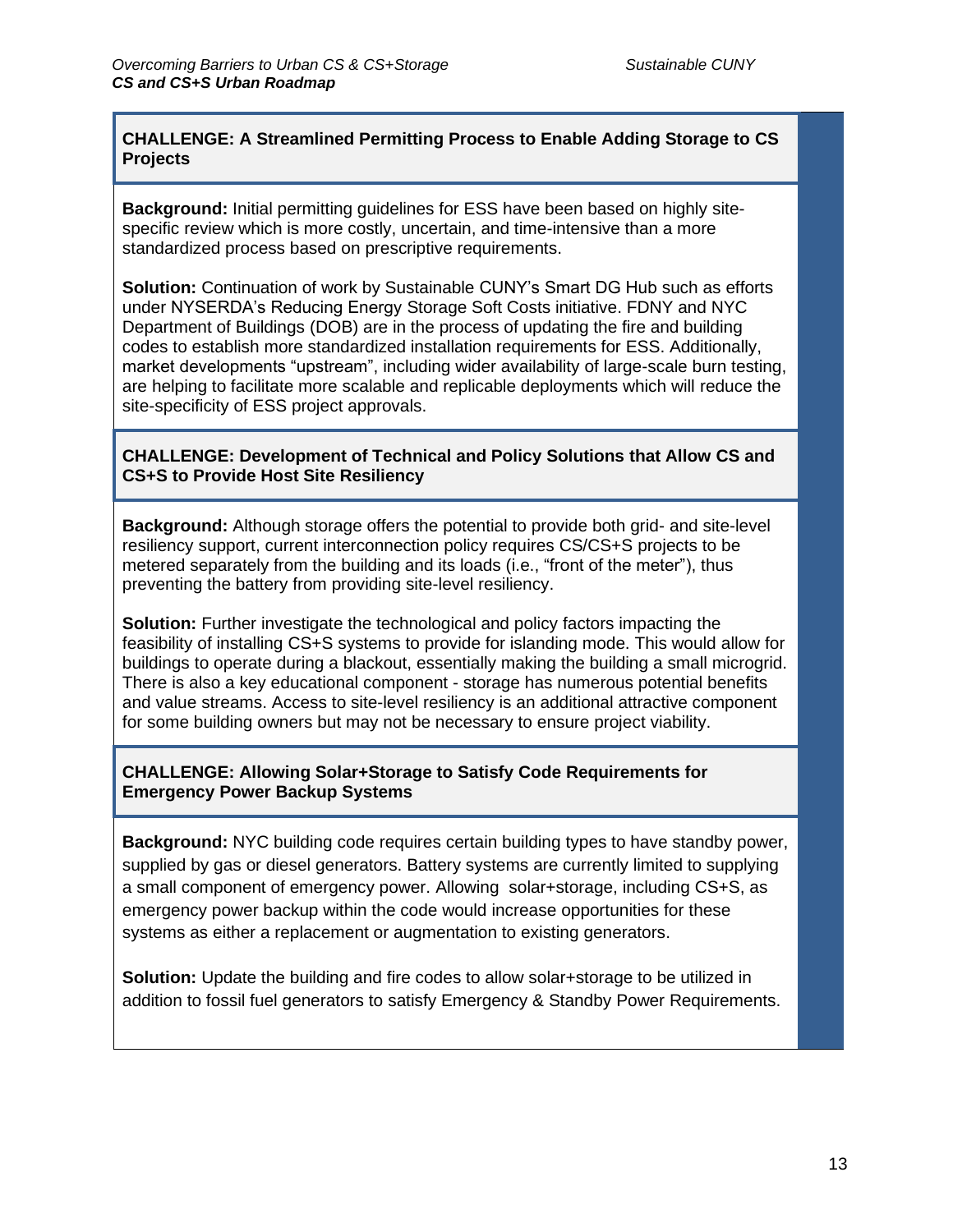### **Solutions:II. Economics & Value Streams**

### **CHALLENGE: Complexity of Revenue Streams**

**ECONOMICS & VALUE STREAMS ECONOMIC**<br>SS er uil<br>lir **Background:** Investment returns and revenue streams for hosting CS and CS+S projects are not immediately clear for building owners. Incentives and value streams are complex and may vary from project to project and over time. Building owners need data that helps them identify if CS, and specific use cases, may make sense for them. For example, a [DOE Better Buildings study](https://betterbuildingssolutioncenter.energy.gov/sites/default/files/attachments/Promoting-Solar-PV-on-Leased-Buildings-Guide-.pdf) notes that "...When looking at all the building's revenue streams, solar helps to diversify revenue streams and can reduce the overall volatility of the property's income."

**Solution:** Initially, identify ideal site characteristics to help with preliminary assessment. Case studies and the Smart DG Hub [Evaluating Distributed Generation Economics](https://nysolarmap.com/resources/community-solar/)  [\(EDGE\)](https://nysolarmap.com/resources/community-solar/) financial modeling tool can serve as a screening tool to help building owners and decision makers determine whether a project can help a building meet its financial goals. Other resources to calculate VDER rates include [EPRI's DER-VET](https://www.der-vet.com/) (Value Estimated Tool) and **NYSERDA's VDER** calculator. If the estimated financial returns are favorable, then further evaluation is the next step. An independent source, such as Sustainable CUNY, can develop resources that address coupling incentives and value streams. Developing additional case studies can also help building owners understand potential revenue streams.

**CS+S Specific note:** Storage might need to be evaluated separately from CS economics and is not currently included in the EDGE tool. Adding storage to a CS project may positively impact certain VDER compensation components, which could enhance project financials.

**CHALLENGE: Easier Eligibility Process for LMI Subscribers to Support Meeting and Maintaining Income Requirements for LMI Adder.**

**Background:** NYS is planning to offer additional incentives, on top of the existing [MW](https://www.nyserda.ny.gov/All-Programs/Programs/NY-Sun/Contractors/Dashboards-and-incentives/ConEd-Dashboard)  [Block,](https://www.nyserda.ny.gov/All-Programs/Programs/NY-Sun/Contractors/Dashboards-and-incentives/ConEd-Dashboard) for systems that serve a certain percentage of LMI subscribers. Stakeholders reported a higher customer acquisition and management cost for verifying LMI subscribers, as required by NYSERDA NY-Sun incentive programs. Additionally, they noted, financing can be dependent on the strength of subscriber credit ratings, and a larger percentage of LMI customers may impact the financeability. These utility customers, often renters with no control of their rooftop, pay into the same programs that support solar incentives, and CS allows them to realize the benefits and savings of these installations.

**Solutions:** Ensure incentive levels cover additional project costs. Recent changes to the NYSERDA LMI adder program were designed to address these challenges, and the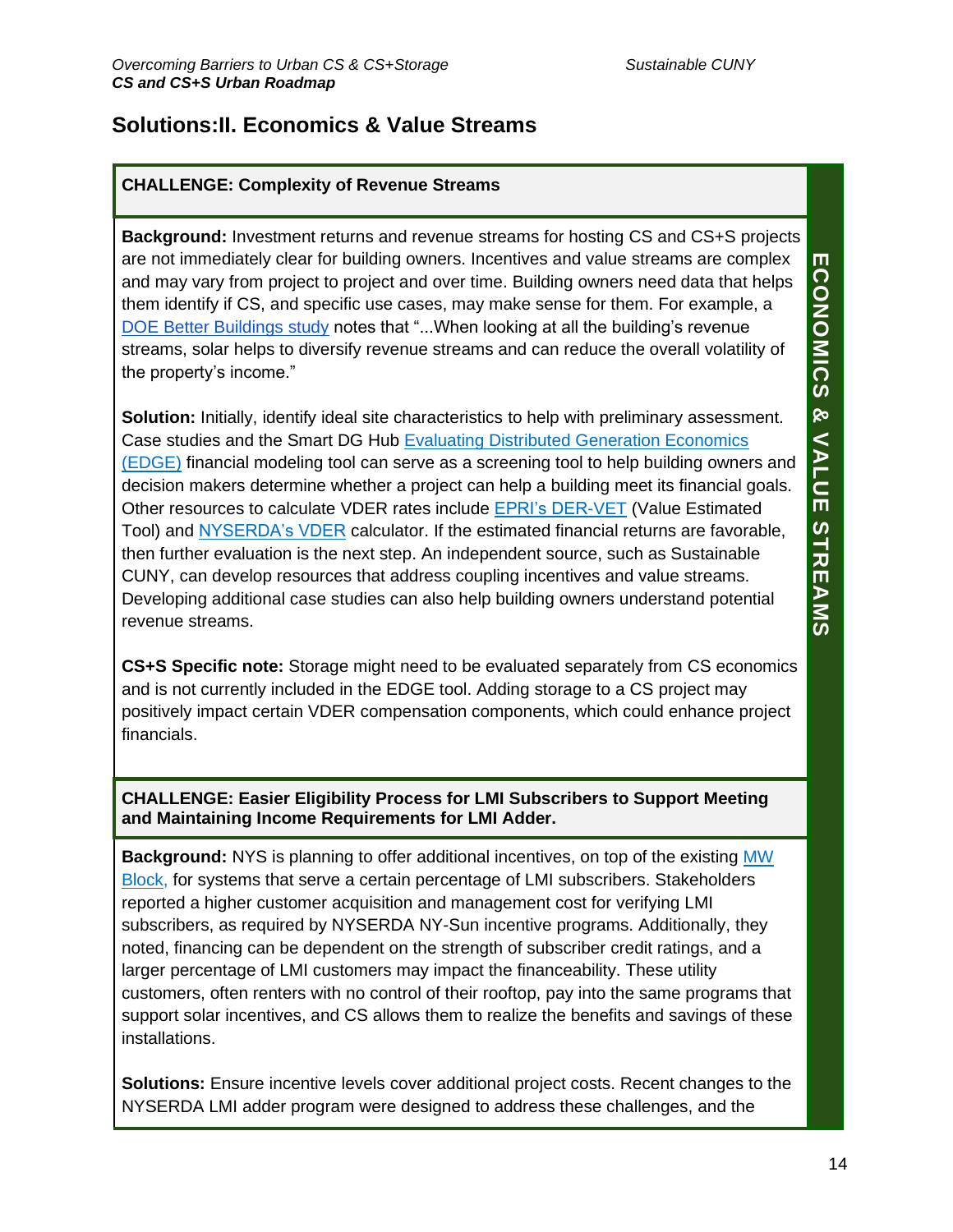market impact is still unclear. Additionally, simplifying the process for verification of subscriber eligibility as low income should help decrease subscriber management costs.

#### **CHALLENGE: An alternative incentive for buildings that do not qualify for the NYC Property Tax Abatement (PTA)**

**Background:** The PTA may not be available to all property owners, including those that are exempt from property taxes, like houses of worship or public buildings, or those that have received other abatements from city programs.

**Solution:** Develop substitute incentives for building owners who do not qualify for the PTA, such as a cash grant that is an alternative for system owners that are not eligible for tax credits or do not have the tax appetite.

### **CHALLENGE: Transparent and Simplified CS Utility Billing for Subscribers and Owners to Verify Economic Modeling Projections**

**Background:** Solar developers, CS subscribers, and building stakeholders all indicated current CS billing and crediting is confusing. There is limited transparency into the calculations used by the utility to calculate VDER value for CS projects. The system owner and subscribers receive a statement of the monetary credit each billing cycle but no detailed calculations of the value stack compensation formula. Currently CS subscribers in NYC receive two bills, one from Con Edison, and another from the system owner/subscriber manager. Utilities publish monthly statements of the value of DER value stack credits, but those values are not shown in any calculations shared with the owner or subscribers.

**Solution:** Implement Consolidated Billing, which has been ordered by the PSC. Con Edison is currently implementing IT enhancements and expects to open up enrollment in the early fall. This would involve the customer receiving one bill, from either the utility or the system owner/subscriber manager, that shows both the customer's CS credits and charges for additional energy usage. Utilities and stakeholders should continue to work with building owners and subscribers to understand where confusion exists to create simplified and transparent billing statements.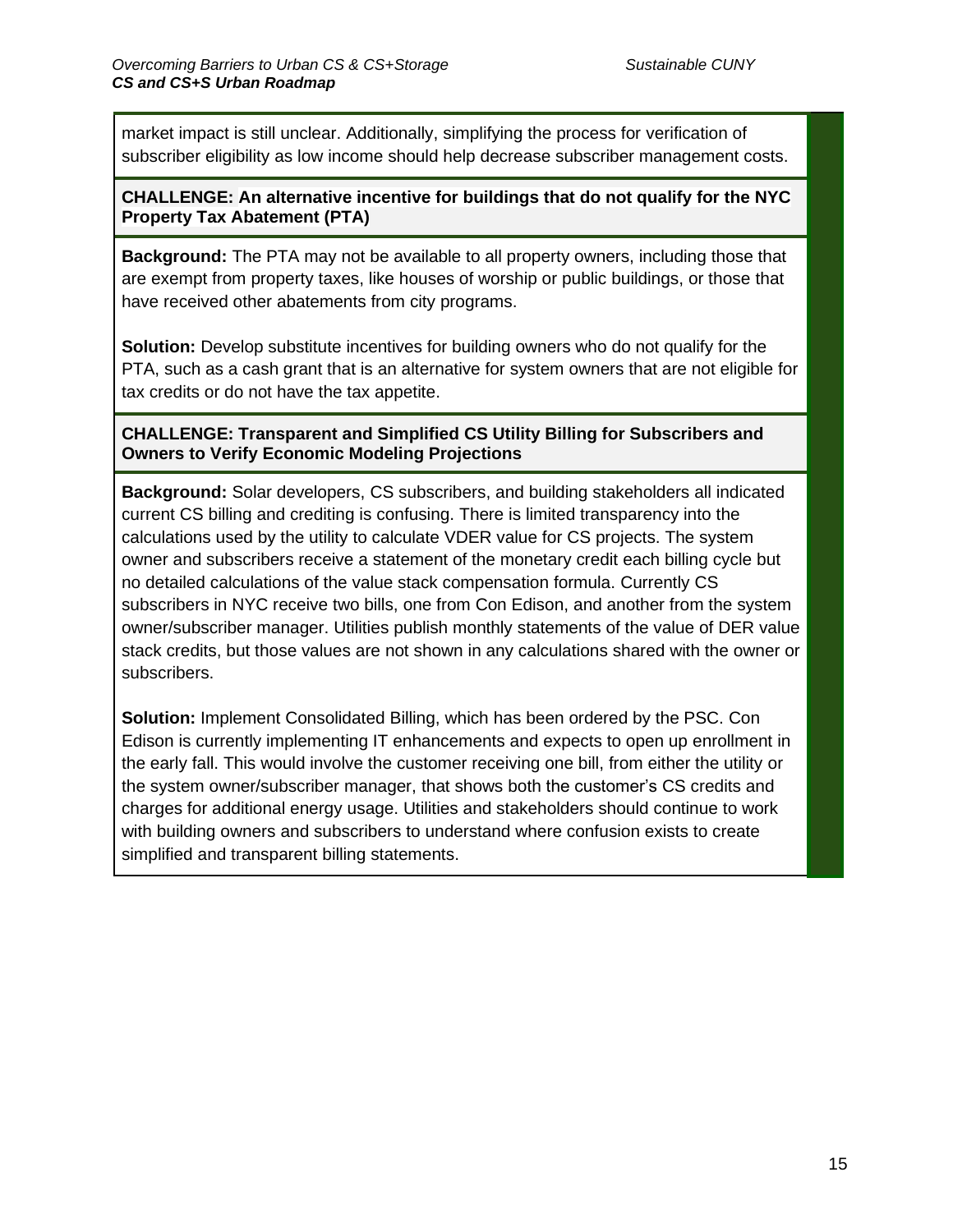## **Solutions: III. Liability & Risk Management**

### **CHALLENGE: Length of Lease Agreement**

**Background:** Real estate industry representatives indicated that building owners are hesitant to sign a 25-year lease for their rooftop. If a district is re-zoned, the property may not as easily be converted to a more lucrative use during the contract period.

**Solution:** Flexible lease agreements between solar developers and building owners that create options for different scenarios. Stakeholders may find value in reviewing best practice example contracts or consider terms more similar to other leases (i.e., telecommunications equipment) with which they are more comfortable.

**CS+S specific note**: Equipment lifespans for ESS are often shorter than for PV. Rooftop lease agreements should reflect these differences in equipment lifespan.

### **CHALLENGE: Roof Access to Solar Equipment for O&M**

**Background:** Real estate representatives indicated the need for a clearly defined O&M plan for CS installations. Providing site access for O&M can conflict with privacy and security concerns at properties. Since both CS and CS+S project revenues are tied to system production, there is a need to provide access for both regularly scheduled O&M, as well as unscheduled maintenance.

**Solution:** Reasonable time frames should be established in the contracts for both scheduled and unscheduled site access. Expectations must be set for access within an agreed upon length of notice. Periodic inspections and preventative maintenance can minimize system downtime. A contact list for site access should be updated and kept on file by all parties.

**CS+S specific note:** ESS installations in NYC are required by local rules to allow a Certificate of Fitness (COF) holder immediate access to the system during an emergency situation. This need for 24/7 site access must be accommodated in system contracts.

### **CHALLENGE: Insurance Implications of Hosting CS**

**Background:** Real estate stakeholders expressed uncertainty as to how adding CS or CS+S would impact their insurance premiums and policies. The insurance industry has not universally standardized its approach to solar equipment, and especially CS, making building owners concerned about how these installations may increase their premiums and/or impact their coverage.

**Solution:** Educate building stakeholders about how CS and CS+S impact insurance policies. Undertake additional work with the insurance industry to standardize insurance coverage options for buildings hosting CS and CS+S installations.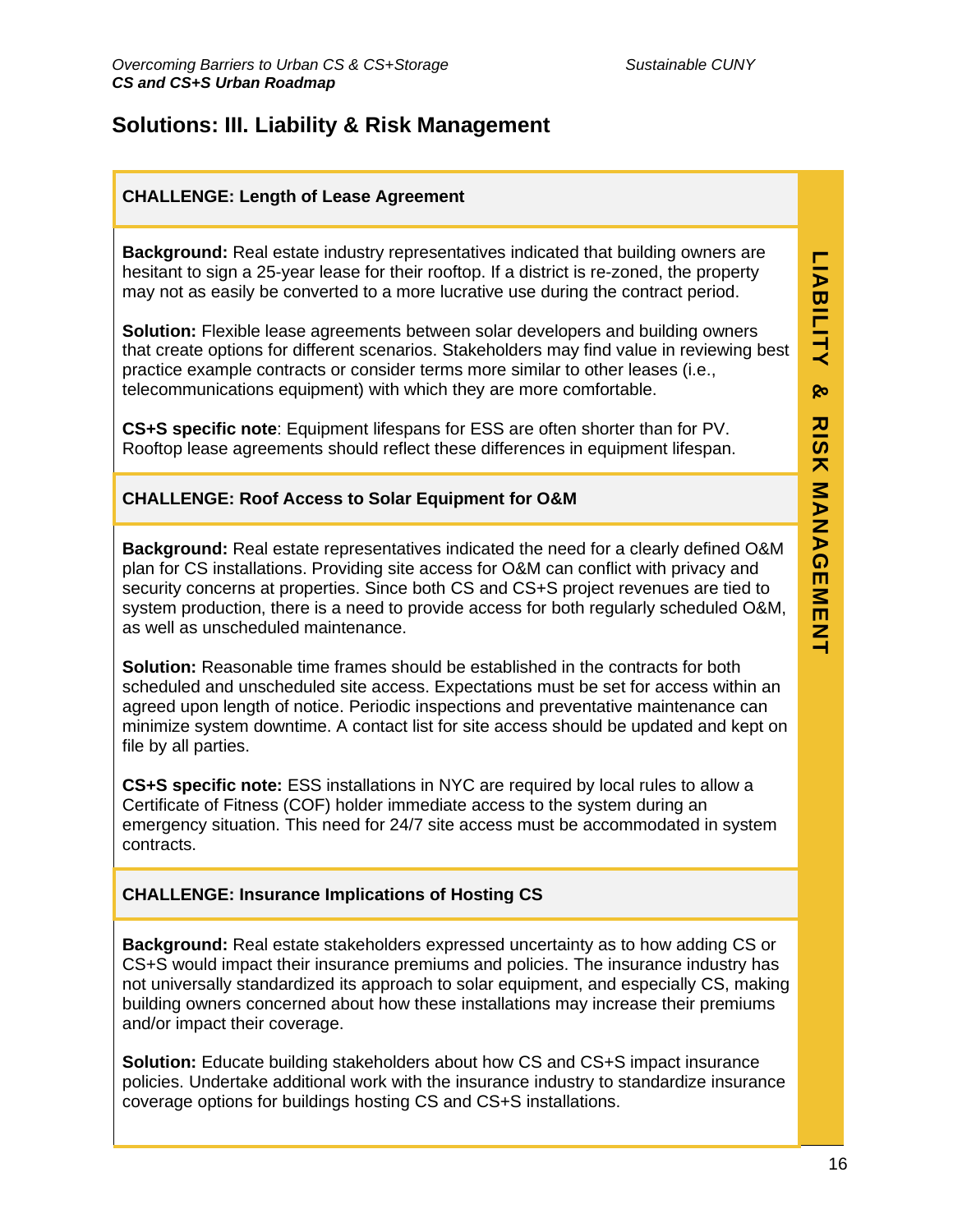**CS+S specific note:** The storage component of CS+S installations may require additional insurance considerations, and coverage for storage in general may be more challenging to standardize.

#### **CHALLENGE: Long-Term Financial Viability of System Owner**

**Background:** Building owners are concerned about the long-term financial viability of system owners. One potential issue is the stability of the project's financial operations, such as lease payments to the site host. Another is the management of equipment, especially at end of life and decommissioning. The process of dismantling and removing the rooftop equipment and patching any rooftop penetrations is labor intensive, resulting in significant costs.

**Solution:** Structure agreements to include terms that protect building owners from the possibility of financial or other defaults by the system owner—for example, inclusion of a decommissioning bond or escrow fund. NYSERDA could make proper disposal and decommissioning procedures a requirement through its incentive program. Additional research could explore if these risks may be mitigated through insurance coverage.

**CS+S specific note:** ESS system developers are required to file decommissioning plans with their project applications, as per the National Fire Protection Association (NFPA) 855 standard.

#### **CHALLENGE: Equipment Security Concerns**

**Background:** Building owners expressed concerns that solar equipment may present an attractive target for theft or vandalism. Additionally, stakeholders indicated that highvoltage ESS equipment could be a safety hazard for unauthorized persons and access must be limited.

**Solution:** Install fencing, security lights, cameras and/or specialized anti-theft hardware to mitigate these concerns. Additionally, signage can be used to provide warnings about equipment hazards. Real-time solar monitoring data can alert the asset owner of any irregularities. These responsibilities and mitigation measures should be included in any site agreements.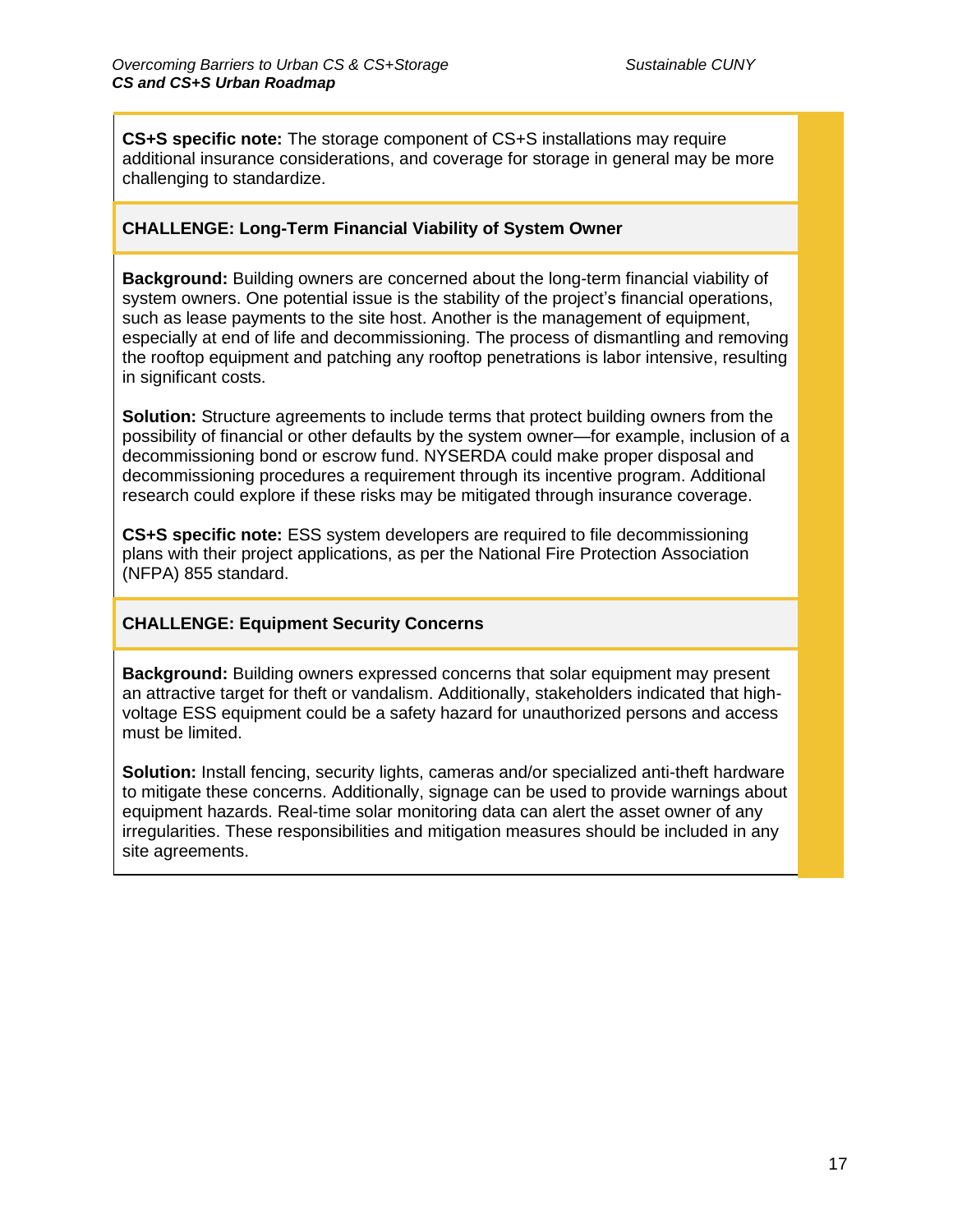## **Solutions: iV.Outreach & Education**

### **Challenge: Targeted Education**

**Background:** Owners expressed confusion about the values and benefits of CS investments in two key areas:

1) Policy/Compliance - Recent state and city climate policies are mandating investments in sustainability and GHG reductions. Building owners need to understand compliance requirements and options.

### 2) CS use cases

- a) Technical Building owners need a clear understanding of all the dynamics involved in system configurations, including their benefits and limitations.
- b) Financial structures Building owners have multiple options for participating in a CS/CS+S project. For example, they can participate as a site host only, be a subscriber, and/or assume partial or full ownership of the system itself. Each of these options comes with its own set of opportunities and limitations. A thorough analysis is required for site owner decision making on risk/participation appetite and best "value stream package" for a given site.

**Solution:** Develop materials that provide clear and straightforward information about the two areas described above. Information should come from trusted sources who do not have a stake in the outcome. Additionally, the Smart DG Hub EDGE model can be incorporated into educational efforts. It provides a new avenue for gaining insight into the value propositions and revenue streams for different use cases.

Educational outreach could also include publicly available webinars. Additionally, incorporating this information into existing offerings through established real estate educational/certification entities can broaden the audience.

### **CHALLENGE: Peer-To-Peer Communication and Case Studies**

**Background:** Building owners rely heavily on the experiences of their peers. Stakeholders indicated they wanted to see more case studies from their peers. However, the relative newness of CS means that there are not yet many building owners who can offer testimonials to the benefits of being a site host. To evaluate proposals from solar developers, building owners want reliable unbiased information to reference, such as detailed examples of verifiable project economics.

**Solution:** Building owners were clear that involving a trusted industry association like REBNY to help capture testimonials from market segment peers will help encourage similarly situated building owners to consider becoming site hosts. Case studies should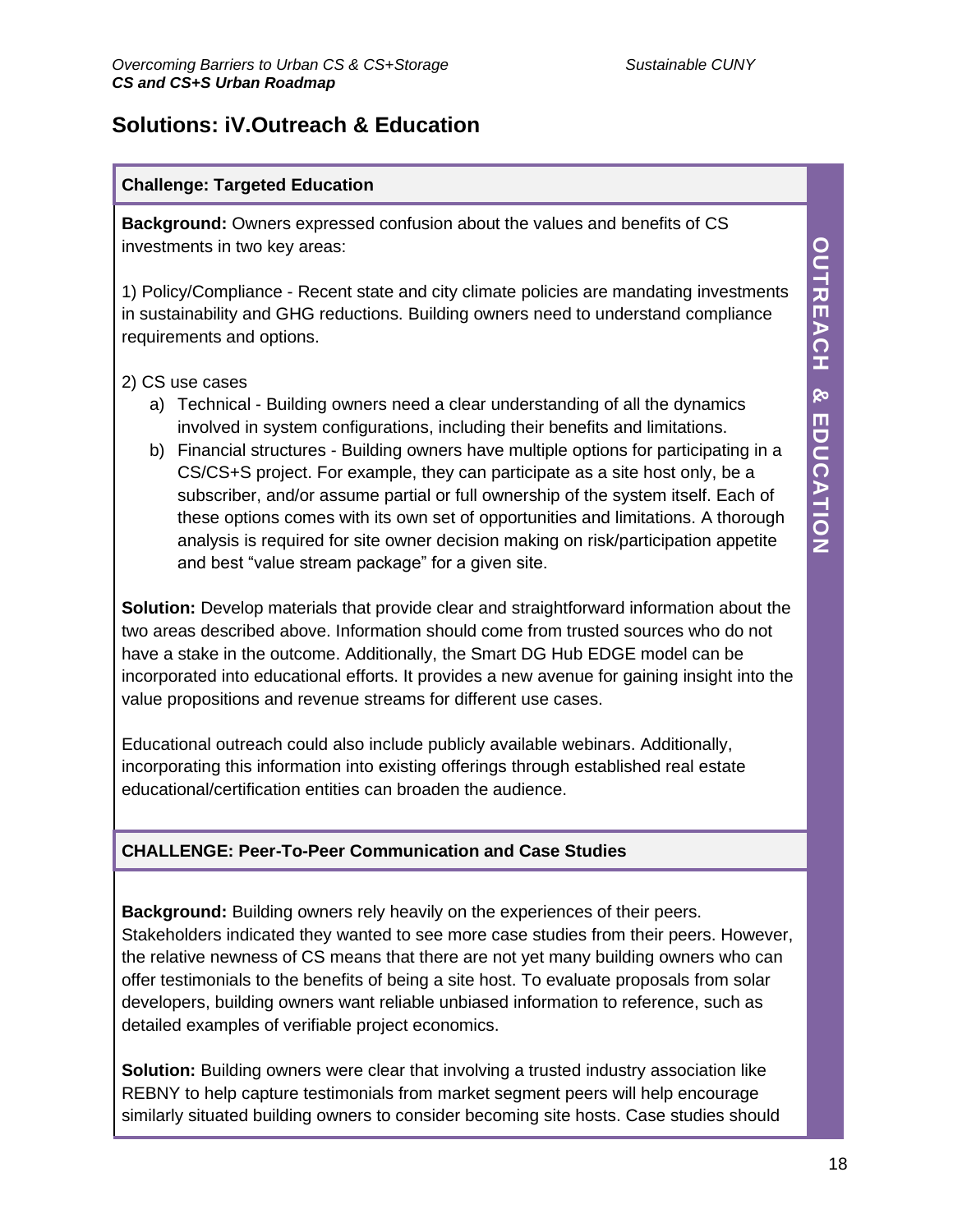explore the different use case options and their respective benefits and be made publicly available via the Sustainable CUNY NY Solar Map resources library. Other real estate and industry associations that represent different market segments could be enlisted in similar efforts for their members. REBNY members highlighted the value of audited financial information that captures asset grade data from CS and CS+Storage to substantiate the performance and value streams.

### **CHALLENGE: Raising the Priority Level of Energy Issues for Building Owners**

**Background:** Building owners have many issues to consider, from insurance to property taxes to tenant occupancy. Thus, energy issues may not be a high priority for many building owners.

**Solution:** Similar to the solutions to other barriers, building owners are more likely to be motivated by the revenue potential of an investment in their building than anything else. Rules are still being established, but if hosting CS systems becomes an acceptable compliance pathway for the new Local Law 97, that combination of revenue and compliance may aid CS (and possibly CS+S) in raising energy issues to the front burner for building owners. Educational campaign(s) targeted to the real estate community, emphasizing compliance potential for the Local Law and other requirements can provide added impetus to consider CS/CS+S.